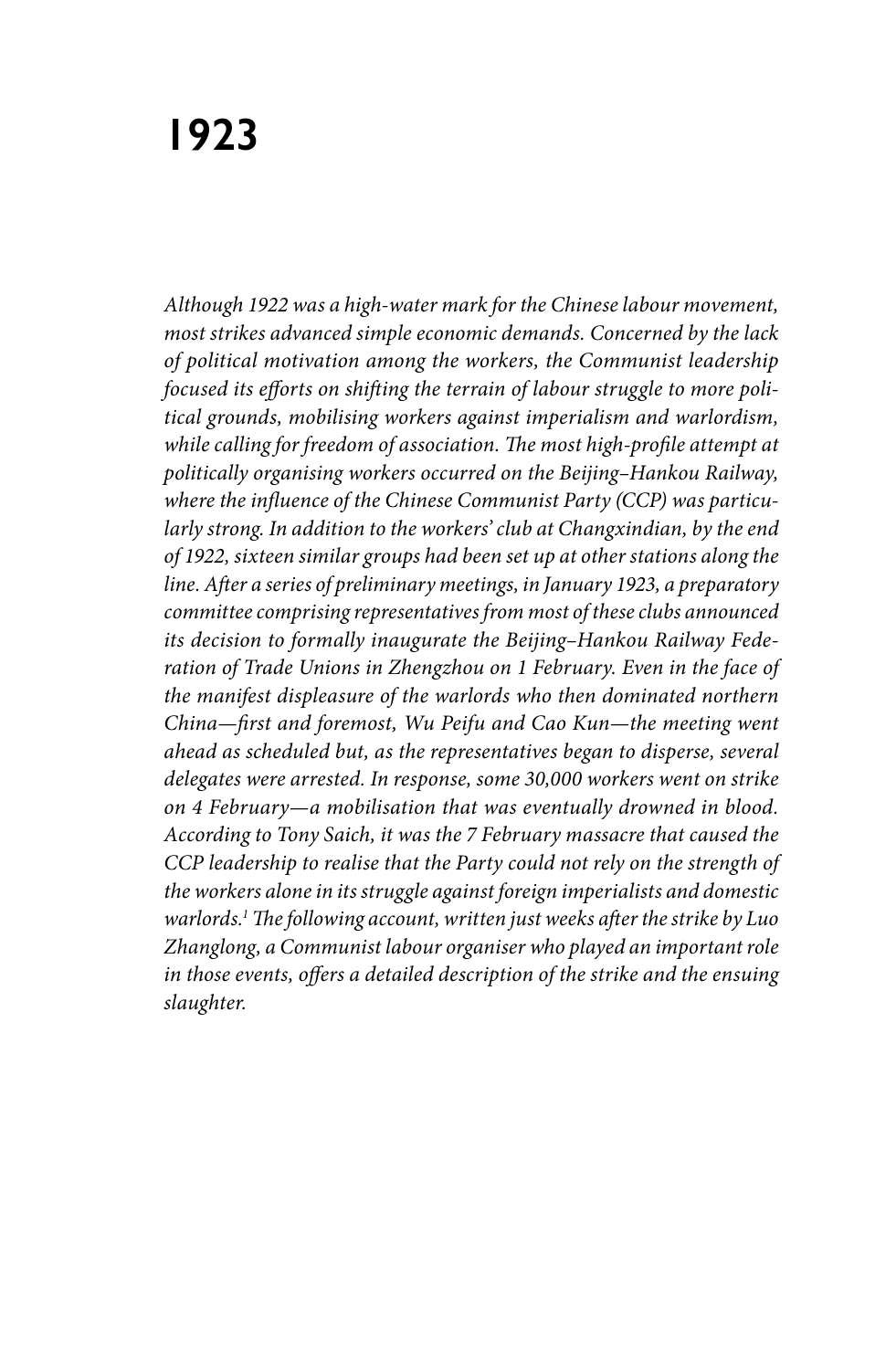## **The 7 February Massacre**

LUO Zhanglong (Translated by Tony SAICH)2

In line with the decision to call a general strike, on the morning of 4 February, each branch put up leaflets informing passengers of the justness for workers to organise trade unions to improve their living standards and n line with the decision to call a general strike, on the morning of 4 February, each branch put up leaflets informing passengers of the standards and to fight against oppression. The railway authorities and warlords should not interfere so harshly and unreasonably as to prohibit the development of trade unions. The trade union is the workers' second life and therefore cannot, under any circumstances, be allowed to suffer harm. It must be supported even to the extent of sacrifice. We warmly hope that you will forgive us for our attempt to attain freedom.

They took an official letter to the factory director and handed over their work tools, left the factory in an orderly fashion and in a quiet manner declared the start of the Zhengzhou strike. At Changxindian, within a few hours of nine o'clock, all workers had stopped. By twelve o'clock, all passenger, freight, and military trains had stopped running. All workers acted in accordance with the Federation of Trade Union's orders that did not allow individual negotiations, compromise, or mediation. During the period of the strike, no worker was permitted to act alone. If something important arose, and it was necessary to leave, the worker had to request a permit from the trade union. With this, the pickets could let the worker pass; without it, the worker would be detained. In addition to the picket groups, investigation teams were organised. The picket groups were responsible for maintaining public order during the strike, while the investigation teams were in charge of secret inquiries and sometimes carried out sentry duties or night patrols. Each ten trade union members formed one group, electing one as the group head, who would be responsible for them. Thus, it only took a few minutes to convene a meeting of several thousand.

Deployment was decided upon and the confrontation with the railway authorities lasted three days. Before the 7 February massacre broke out, order was extremely strict. For the sake of convenience, let me note below the events at Changxindian, Zhengzhou, Jiang'an, and the other large stations.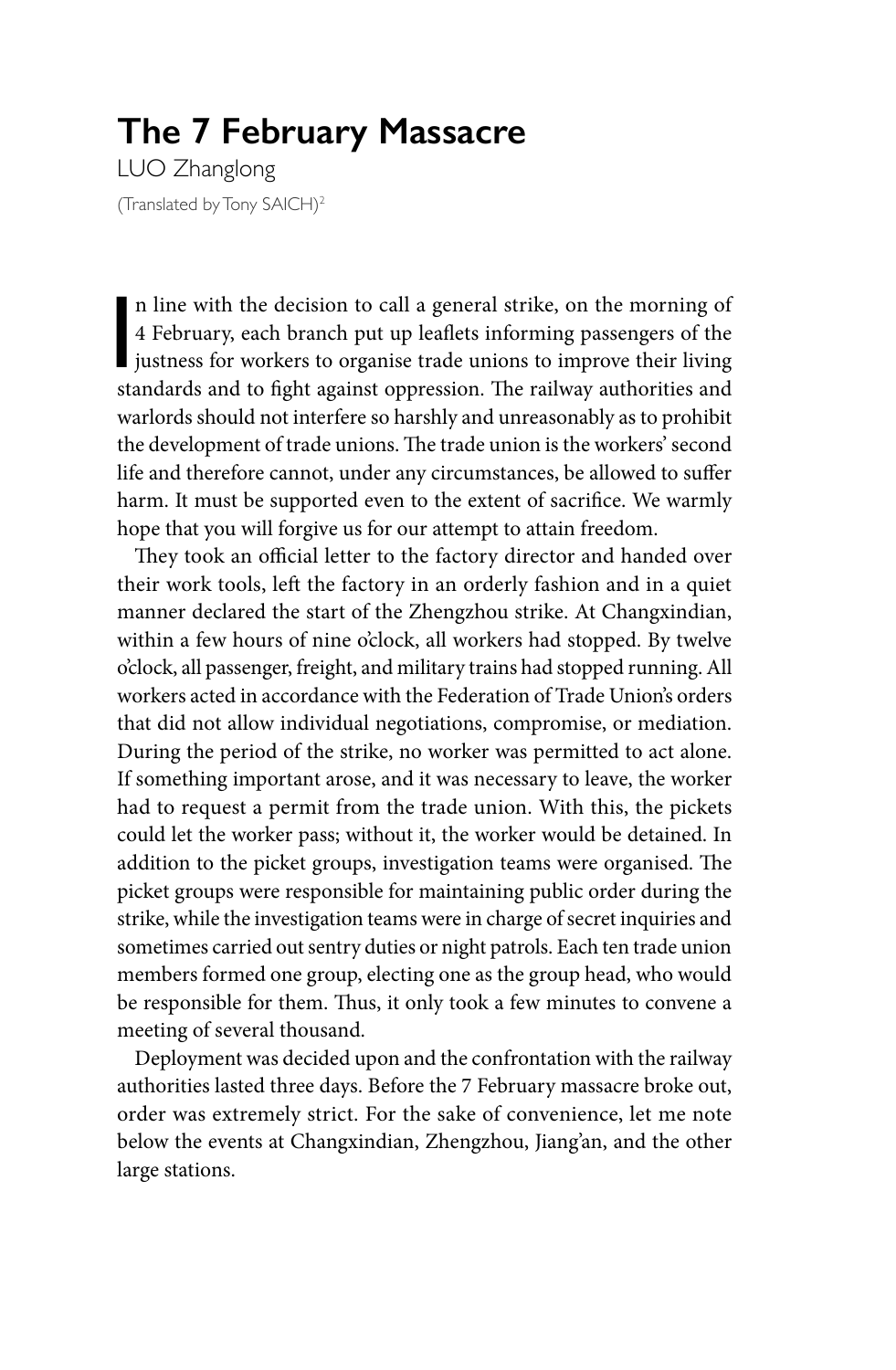#### **Changxindian**

After the delegates to Zhengzhou returned, they convened a committee meeting to report on the crushing of the federation and its decision. They began to prepare strike procedures. The day after next [4 February], at Niangnianggong, they convened a general meeting of all trade union members. Three thousand workers attended. After the committee delivered a report on the situation, the masses were incensed and their shouts shook heaven and earth. All were willing to fight for freedom …

At noon on the day of the strike, a train arrived from Baoding. As soon as it arrived at Changxindian, the trade union ordered it to stop. In the night, a train travelling northwards from Hankou was also ordered to stop. The workers treated the passengers quite politely: they hired horsedrawn carriages for the male passengers and invited female passengers to stay in the workers' houses, sending them on to Beijing the next day. As a result, the ordinary people formed a good impression of the workers.

On the morning of 5 February, the railway authorities received a secret order from Wu [Peifu] and Cao [Kun] calling on them to treat the strike severely. At the same time, waiters at the railway's Beijing General Bureau held a sympathy strike, causing it to become extremely quiet. On the same day, [Director of the Beijing–Hankou Railway Bureau] Zhao Jixian issued a bulletin full of threatening words and ordering workers to return to work. Seeing that the workers paid no attention to it, he sent three propagandists to lure the trade union to negotiate. His general idea was that first they should return to work and that then conditions could be discussed. The workers refused. They left without any result. At that moment, Wu Peifu sent a telegram saying that he had 500 engineers who could shoulder the task of restoring communications and giving Zhao a free hand. From one o'clock onwards that afternoon, several batches of fully armed troops brought by railway officials had reached Changxindian. They were: the battalion of patrol commanded by Zhang Guoqing, the second battalion of the brigade commanded by Shi Quansheng, and the sixth company of Liulihe. On arrival, they were stationed at strategic points. The workers went to them to demonstrate and distributed leaflets to them. This moved the soldiers very much …

Six battalions of troops encircled Changxindian. They prohibited workers from walking up and down, talking, and holding meetings, and they set up a sentry post every ten paces. They also sent many secret agents to the trade union to find out the addresses of the union's leading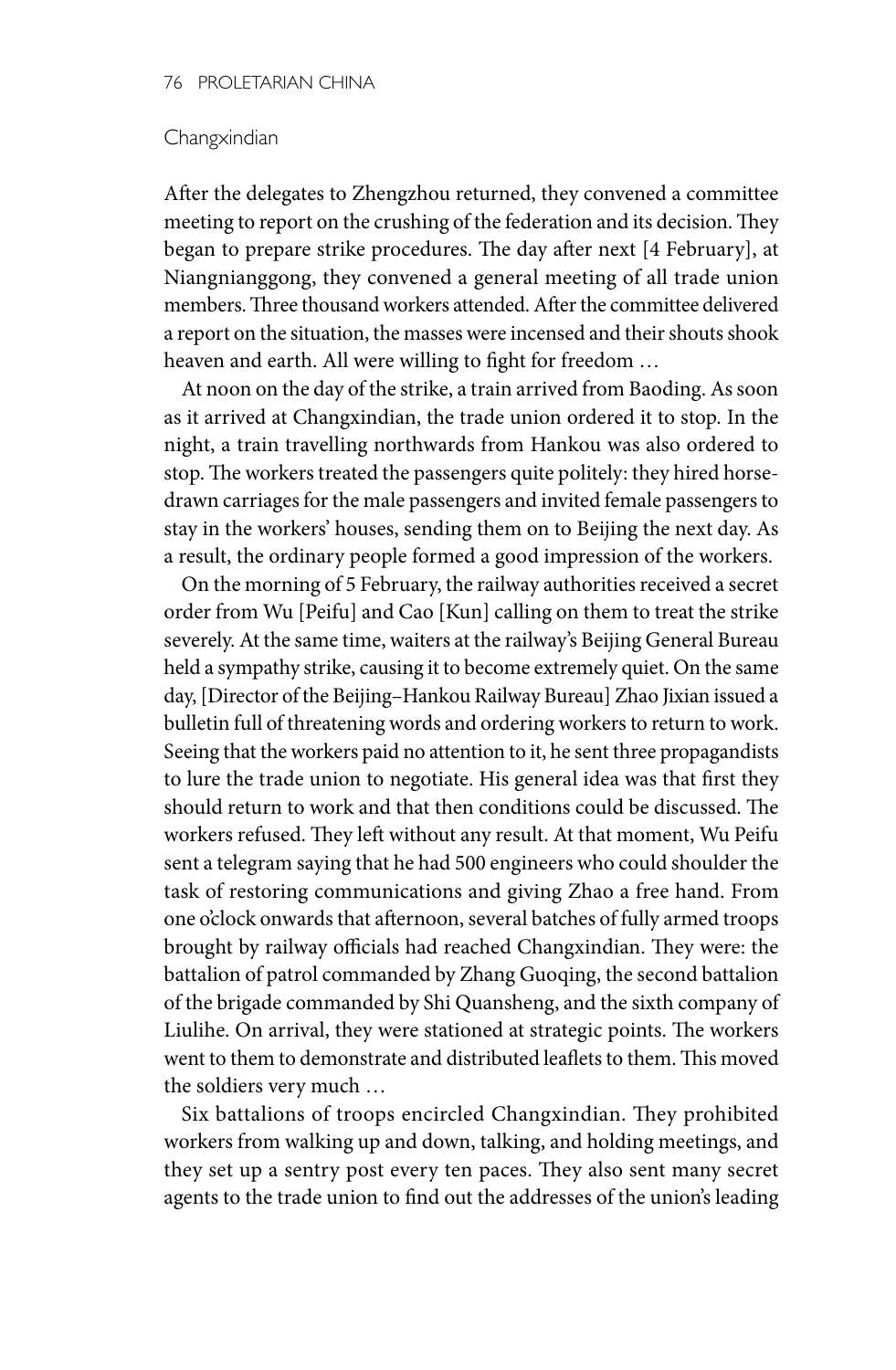personnel. However, crafty Zhao Jixian moderated his attitude and sent emissaries to make contact with the trade union delegates. It was clear that he was investigating the circumstances of the trade union leaders to arrange his vicious intrigue.

On the morning of 6 February, a trade union investigation team reported that army actions were uncertain and it was said that a large number of troops would arrive from Zhuzhou. For a short while, the atmosphere in the city became more tense. The workers could see that the serious situation in Changxindian would lead to tragedy, but they would not regret dying for freedom and thus did not change their attitude. To put an end to the rumours, the trade union issued its second manifesto on 6 February …

On the same day, Zhao Jixian issued an order to arrest about fifty trade union committee and other staff members. At 12.50pm, 120 new workers were brought here from the Tanggu shipyard. They were sent to Changxindian, Baoding, Zhengzhou, and other stations under the protection of troops commanded by Han Zhengqing, an adjutant of the fourteenth brigade, and Meng Bingxiang, a representative of the Beijing–Hankou Railway Bureau and director of a printing house. Scabs, who had been expelled from the trade union, were chosen as foremen and 500 soldiers were sent to train with them. It was declared that if the striking workers did not return to work quickly, they would be dismissed and sent home by force. In addition, wages already paid would be recovered and their families would also be arrested. The workers paid no heed to these threatening words. Later, Mr Tang, a representative of the Beijing Mayor and concurrently magistrate of Wanping County, and others arrived at the trade union. They claimed to be willing to act as mediators, but their words were full of threat and deceit. The workers said that conditions had to be decided on by the federation and that the branch had no right to negotiate. Negotiations should be conducted between the railway authorities and the federation. If the federation issues an order to return to work, naturally our branch will obey the order. Having failed in his objective, Tang went away. Indeed, Tang came with other intentions: to spy on the true circumstances of the trade union so as to catch the whole lot in a trap.

In the afternoon, two battalions of troops that had arrived from Zhuzhou and the heads of small stations took over as engine drivers and workers. Shi Quansheng's troops arrived at Changxindian in full battle array and stood in combat readiness. At 11pm that night, troops were ordered to arrest trade union leaders. The trade union staff and leaders were living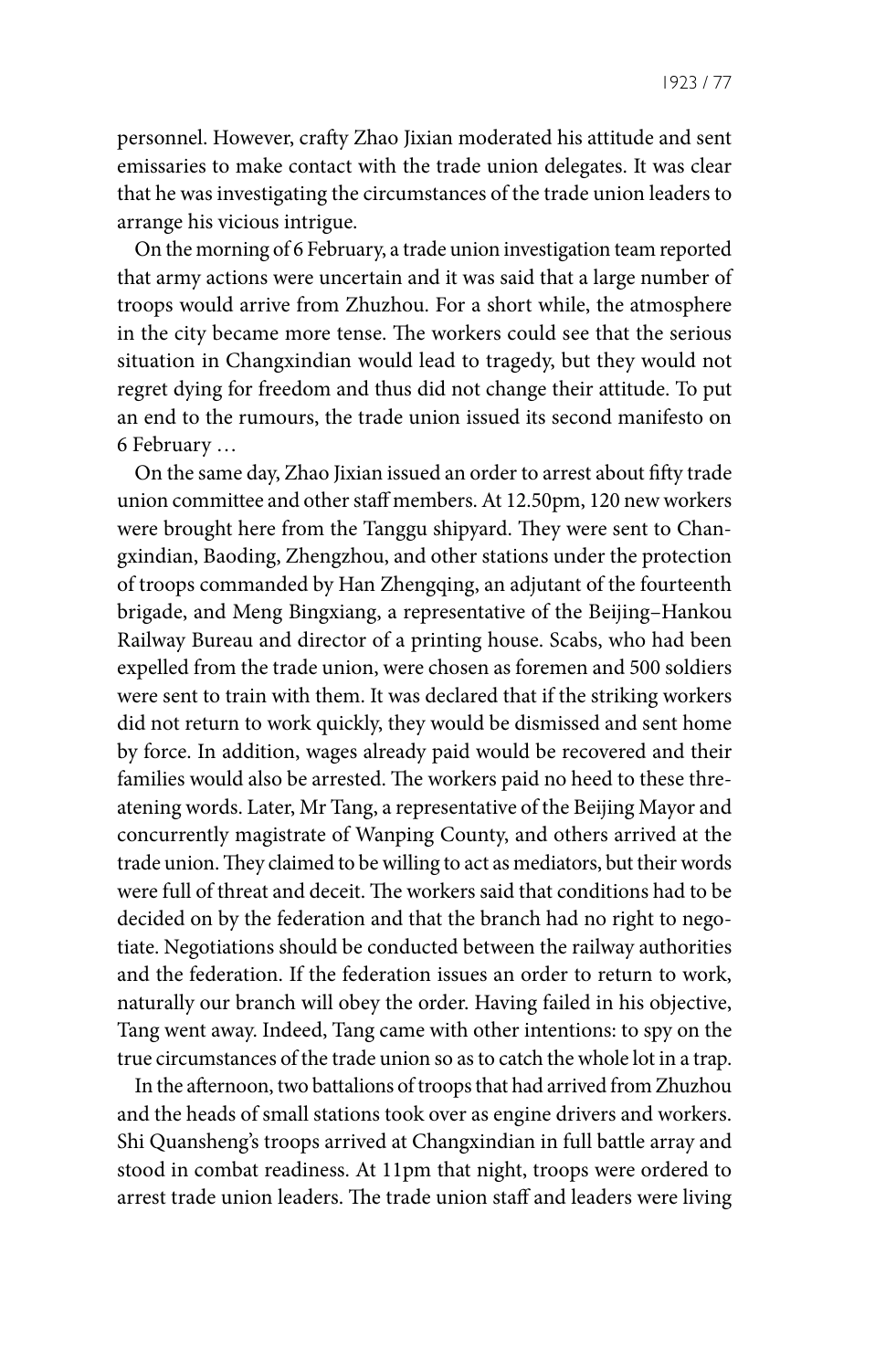in the workers' homes. Thus, when the troops reached the trade union, they arrested no-one but robbed the trade union of money and furniture and intended to set the house on fire. Luckily, this was avoided through the persuasion of a certain man. Later, they searched the workers' families one by one and arrested, among others, Shi Wenbin, Chen Limao, Wu Ba, Hong Yinfu, and Wu Ruming, a teacher at the trade union school—eleven people in all. It was late on a severe winter night. While carrying out the search, the soldiers engaged in looting and beating. This disturbance caused great misery throughout the city. The workers' wives and children cried out loudly. The eleven arrested were stripped of their clothes and sent naked to the brigade headquarters. The brigade commander shouted out an order for them to be savagely beaten, not allowing them to speak. They were manacled and left on the ground until daybreak when they were to be sent to Baoding for a reward to be claimed. This angered the workers, and their pitiful cries filled the air.

At daybreak, 3,000 or 4,000 people gathered in front of the brigade headquarters. They carried a big banner with the words 'Release the arrested workers' and several small flags. Together, they shouted, 'Send back our fellow workers!' and 'Return our freedom!' Finding that the masses possessed great strength and were highly motivated, the brigade commander ordered his troops to charge. A large body of fully armed soldiers dashed out from inside and fiercely attacked the workers. For a short while, bullets fell like rain, knives and swords flew through the air. This was followed by a cavalry charge. Sadly, those among the many thousands hit by the bullets fell to the ground. In the end, four were killed, over thirty were seriously wounded (some died the next day), over thirty were arrested, and countless numbers were slightly wounded or were forced to flee. Soldiers seized the opportunity to loot and kill people wantonly. Inhabitants closed their doors and order in the city disintegrated. The Changxindian Trade Union was compelled to move elsewhere. The eleven arrested were sent under guard to Baoding …

Seeing the dead and wounded workers, Zhao thought he had succeeded with his scheme. On the one hand, he urged Baoding to kill the eleven staff members and, on the other hand, he fabricated a telegram saying the workers had died because they had fought the soldiers with pistols. His trick was the same as those of Xiao Yaonan and Feng Yun. At that time, Changxindian workers were forcibly dragged into the factory to work.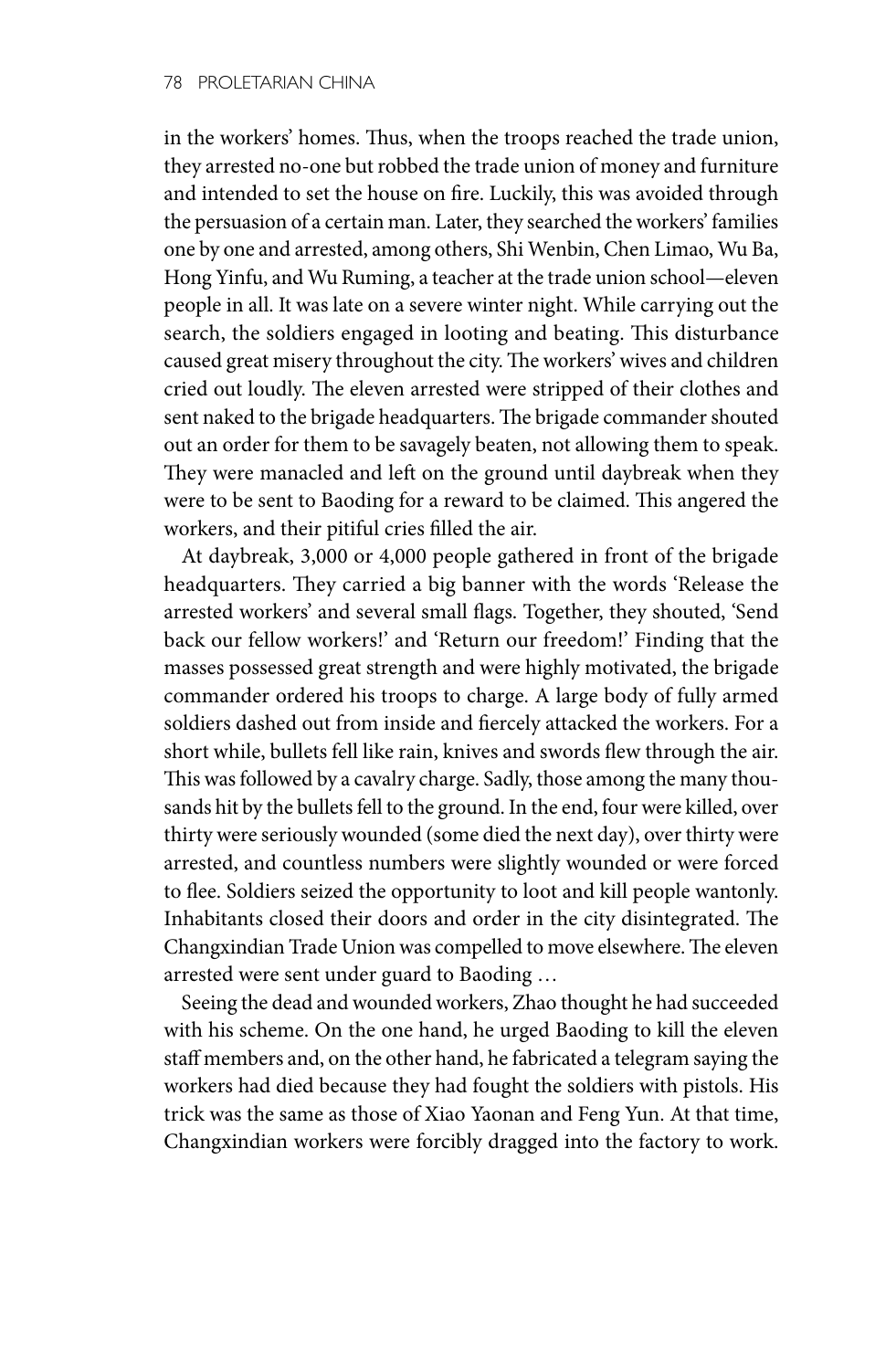1923 / 79

If they refused, they were shot on the spot. Countless numbers died in this way. Zhao did not even allow the wounded workers to go out or go to a doctor, with the result that the majority of them also died.

After the workers had been compelled to go to the factory, they were not allowed to talk to each other or ask for leave. This would risk severe punishment. In addition, he [Zhao] took the opportunity to put his trusted followers in key positions and to expel all the workers who had ever worked for the trade union and to compel their families to return wages that had already been paid. The crowd was extremely harassed. They organised a group of guards, each carrying a pistol, to look for enemies and daily they took their revenge. By this time, the warlords had forcibly occupied the railway as if it was their private property and Zhao claimed himself their domestic servant and running dog. Yet his various methods could not subdue the minds of the workers. Over several days, the workers fled. He could not restore communications. Order in the factory was extremely chaotic. It was the inhabitants of Changxindian who suffered from the daily encirclement. Troops and horses walked back and forth and the people suffered unbearable disturbances such as arrest.

#### **Zhengzhou**

At twelve o'clock in the morning of 4 February, Zhengzhou began a general strike in accordance with the orders of the federation. It issued a manifesto to explain it clearly to the outside world. At the same time, every worker carried a leaflet saying: 'Fellow workers! Because we suffer from numerous oppressions, we are obliged to call a general strike on the whole railway. It is distressing for us to do so. With heart and mind, we must carry it through to the end. We must adhere strictly to orders and await the federation's settlement.'

This leaflet tells us that the strike is being held in a consistent spirit of unity. That afternoon [4 February], Jin Yun'e, division commander of the fourteenth division, called in Gao Bin, Jiang Haishi, and Liu Wensong, presidents of the Zhengzhou Trade Union, to the division's headquarters. As soon as he saw them, he began to use foul, abusive language. Gao, paying no attention to this abuse, handed him the Strike Bulletin issued by the federation. After seeing it, he said, 'You obey the orders of the federation. You have no powers so there is no need to talk with you.' They went out.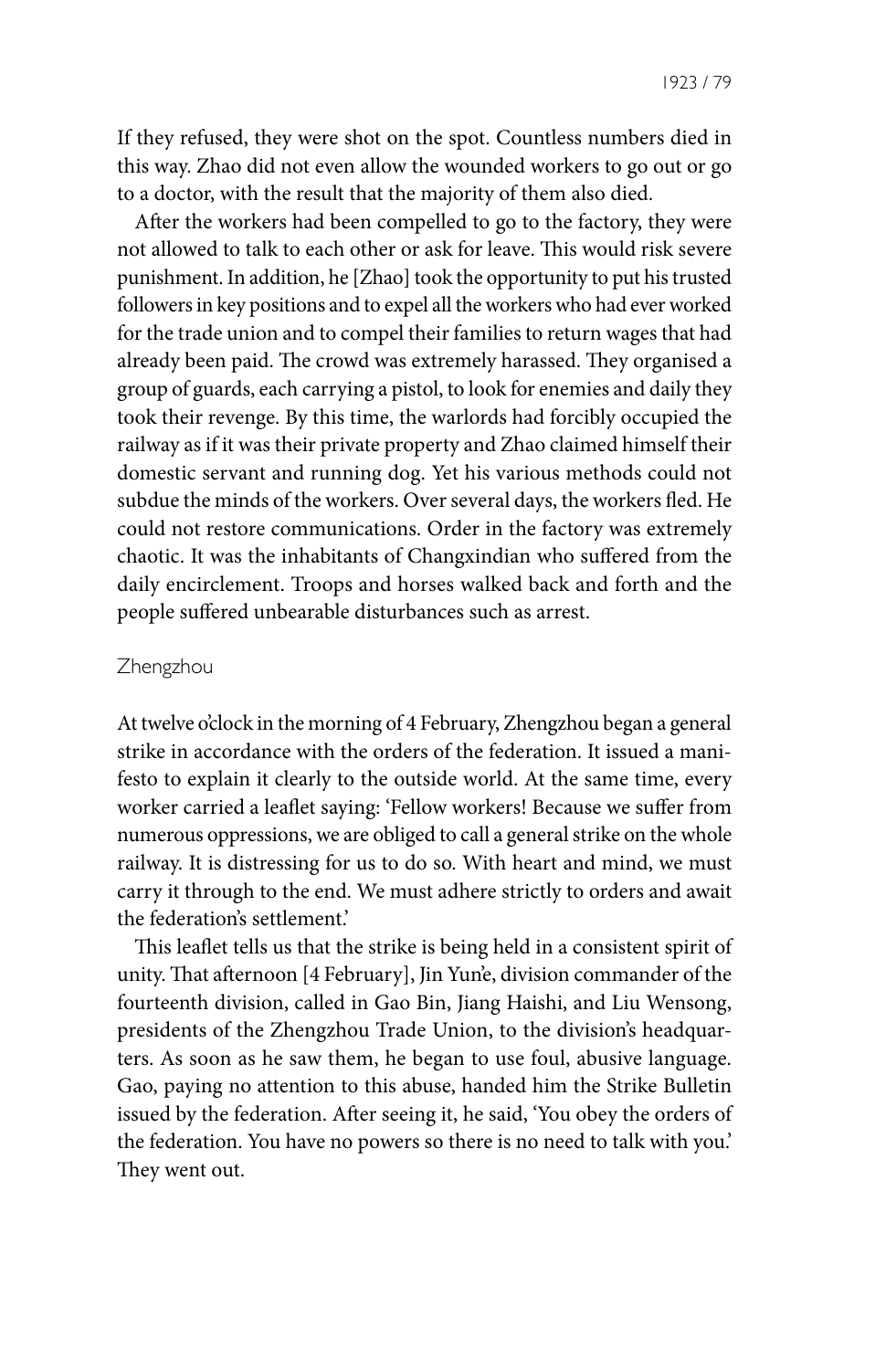On 5 February, all was peaceful. That night, a police officer went to Gao Bin's and Jiang Haishi's homes saying that the division commander had invited them to the fourteenth division's club for a talk. When Gao and Jiang arrived, Huang Diancheng was also there. Huang ordered their arrest and had them manacled like robbers. Liu Wensong thought that three were responsible for the trade union. Hearing the news that two of them had been put in prison, he felt that he should not escape and try to live ignobly. Immediately, he rushed to the club and asked to be treated the same as the other two. On hearing this, the people were indignant at the abuse of power by the troops and the police and they were moved by Liu's spirit. This intensified even more their hatred of the warlords.

On the morning of 6 February, another two people were arrested: Wang Zongpei and Qian Nenggui. Wang was arrested by plainclothes police while cleaning up at home. His comings and goings made it appear that he was not a good man. Qian had a problem with the police because of his son and the police, harbouring a hatred for him, used this chance to take revenge. They were also manacled. Qian's hands were bound so tightly that his wrists became swollen.

The same morning, the five were driven to the station where they were to be put on public show to intimidate the workers. But the workers were not afraid; on the contrary, they were aroused and indignant. In the afternoon, the police hired men to beat gongs, calling on the workers to return to work. However, the workers paid no attention to them. On 7 February, Jiang and Wang were released. Jiang was forced to go from door to door with a white flag to persuade the workers to return to work. The workers paid no attention to him. Later, Wang was sent under escort to the northern section to try the same form of persuasion. It was said later that Wang fled from Shundai Station to go to Beijing to present a petition to the assembly.

The same morning, Gao, Liu, and Qian were sent under escort to the trade union. The fourteenth division spent twenty-five yuan on light refreshments for their consumption. In addition, they ordered the adjutant Lin Baobi (once a worker, his father and son were workers, a fact that enabled him to come into contact with the workers) to persuade the three to issue an order to return to work. They were unmoved.

On 8 February, Huang Dianchen coerced the president of the county chamber of commerce to collect together thirty or forty rascals to hold a People's Assembly at the Puluo Theatre. A large number of troops were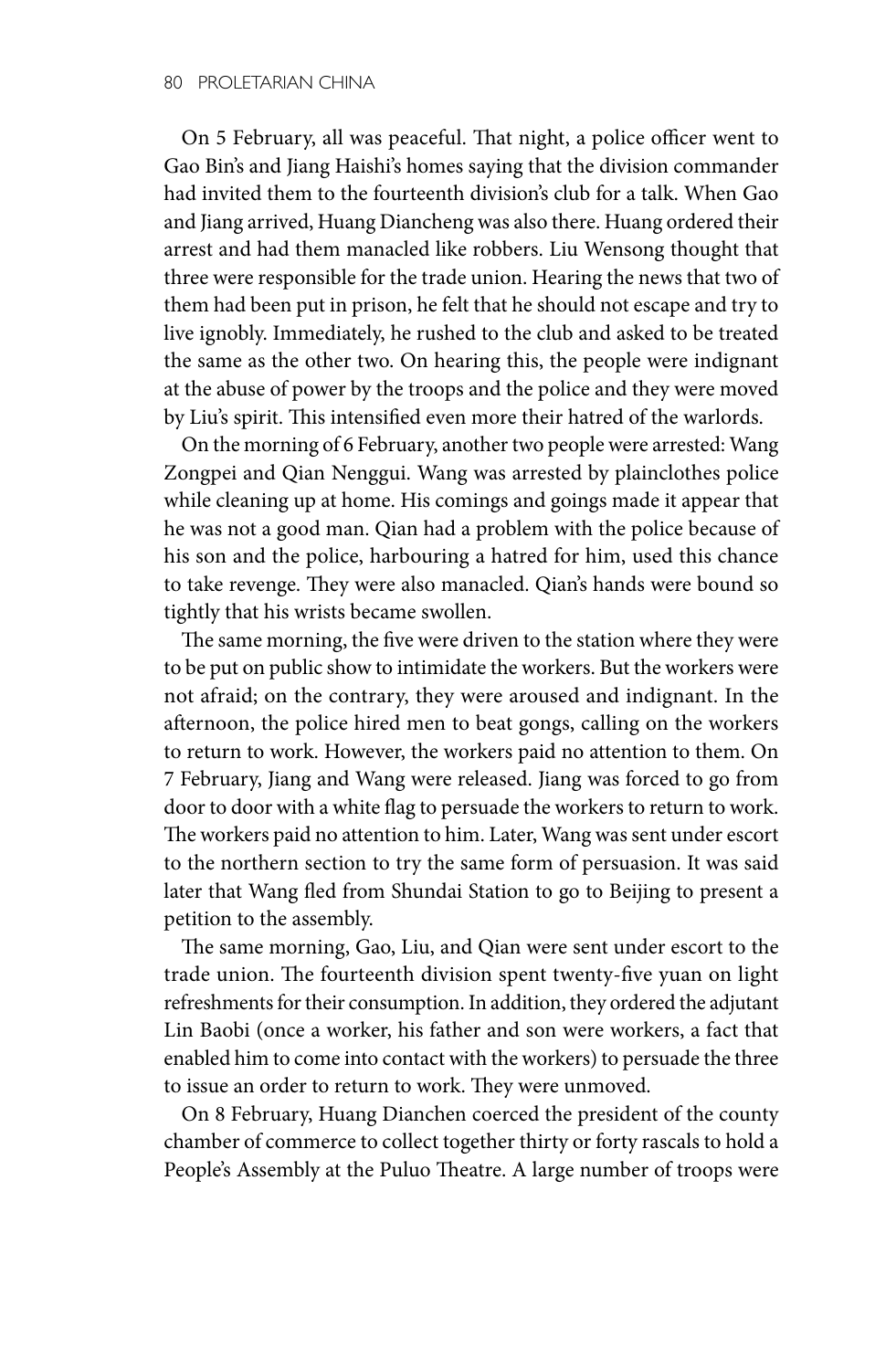stationed inside and outside of the meeting place. Huang was in sole charge of the whole show. He printed 1,000 leaflets and made 400 flags. After the meeting, he hired a bunch of rural beggars to parade waving the flags and to distribute leaflets. The main points of the leaflets are as follows:

First the strike on the Beijing–Hankou Railway is knowingly intended to stir up trouble. Second, the workers should consider six factors:

- (1) Within twelve hours, the workers should be compelled to return to work. If not, all supplies will be cut off. If anyone dares to supply workers and their families, he or she will be treated as a disruptive partisan.
- (2) If a worker does not go to work, the landlord will cancel their lease. If anyone secretly puts up workers and their families, the house will be confiscated.
- (3) All workers willing to return to work may go to the station to collect a pass.
- (4) Troops and police will help drive the undesired workers out of the district.
- (5) If workers are robbed by bandits, troops and police should not protect them.
- (6) Since the workers on the Long–Hai Railway have not taken part in the strike, troops and police should give them special protection.

The twelve-hour limit passed but neither did the merchants cut off supplies to the workers nor did the landlords cancel the workers' lease. Thus, was the farce of the fake People's Assembly exposed. The workers laughed at it. On 9 February, Tang Tingxi made use of his connections to get his job back. He was an engine driver who had been brought in to organise a training class to destroy the trade union. Because of this, he came under attack and the trade union demoted him. When he regained his position, his son was promoted from fireman to engine driver. He collected together his followers to surrender to the warlords in order to destroy the strike. Through threats and tricks, he got together a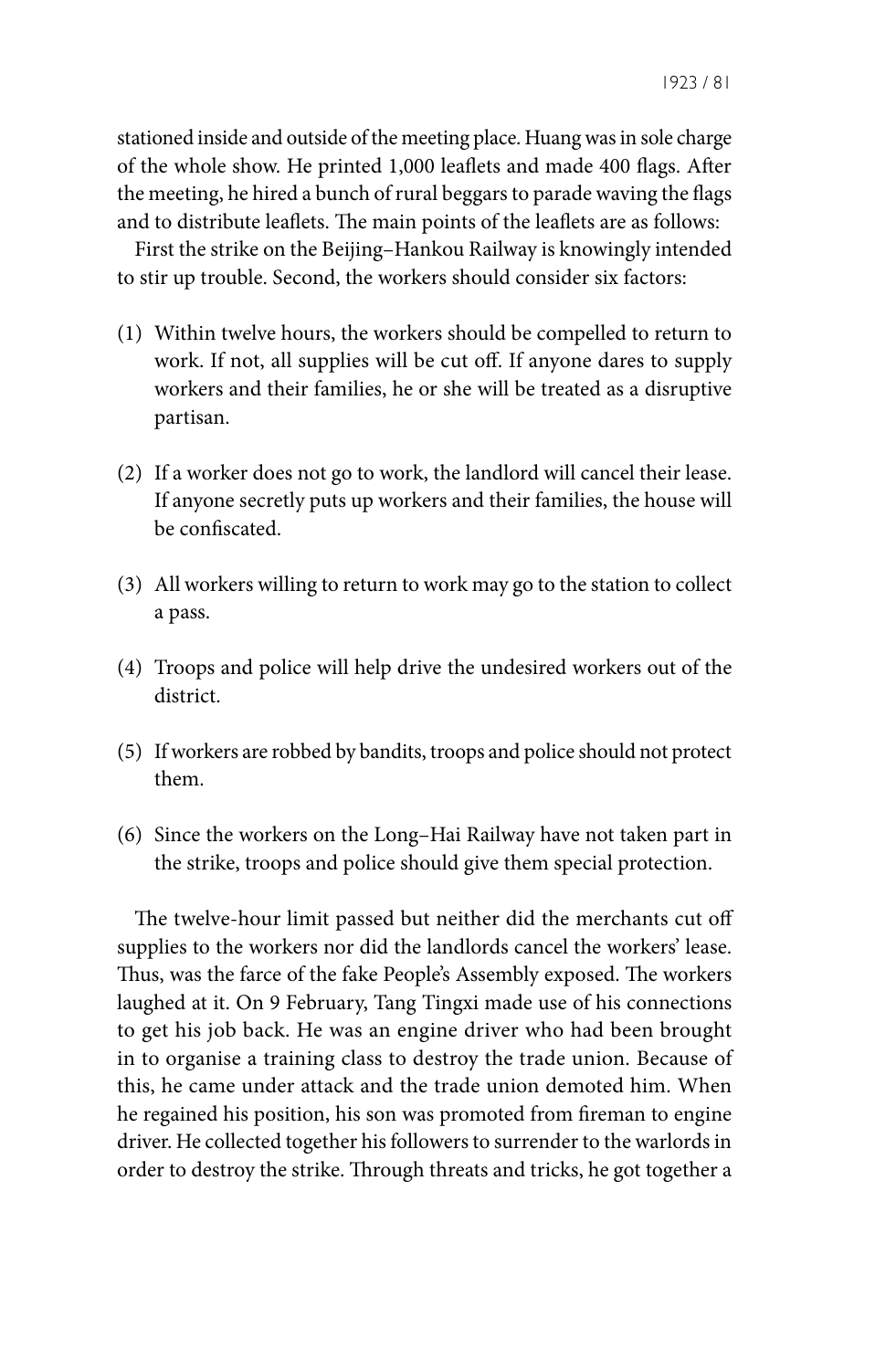bunch of ignorant workers. Thus, about 100 workers got passes for work. The other workers, on hearing of the 7 February Hankou massacre and seeing that the fight was as good as lost, swallowed the insults and were obliged to return to work on the condition that Gao, Liu, and Qian be set free.

That day, two incidents worthy of note occurred: 1) Vice director Wan Yulin, on seeing the workers return to work, asked, 'Did you not say that you should go to work according to federation orders? Why are you going to work now?' Those in the training class on hearing of this reported it to the fourteenth division. Wan was arrested at once. 2) Engine driver Peng Zhanyuan, unwilling to return, asked for leave but was caught and beaten 200 times by the military batons of the fourteenth division. Craftsman Ma Dingqing, unwilling to return to work, on asking for leave, was slapped in the face by the Director of the Beijing–Hankou Police, Hu Bo. After he had been beaten black and blue, he was arrested. Fortunately, later on, Gao, Liu, and Qian were released. However, to date, we do not know how Wan, Peng, and Ma have been dealt with.

During the strike at Zhengzhou, no worker died but about 300 workers lost their jobs. The warlord has sent more and more soldiers to work, to date some 800. None of the trade union staff could remain in Zhengzhou. Most fled to various places and tried to find work there.

#### Jiang'an

The second day of the general strike (5 February), Xiao Yaonan sent his chief-of-staff, Zhang Housheng, to Jiang'an. First, Zhang ordered a local police officer to threaten the trade union and to hand over Yang Defu, Zhu Lantian, Zhang Lianguang, Luo Haichen, and Lin Xiangqian. The trade union replied, 'If Cao, Wu, and the Ministry of Communications send a responsible delegate here, the federation will, of course, send a plenipotentiary to establish contacts. If not, we regret that we cannot receive you.'

By noon, it was reported that the factory had been occupied by a large number of troops and that the Dazhimen Station had begun to sell tickets. Zhang Housheng had found two engine drivers and, under threat from the troops and police, had ordered them to drive at once. On hearing of this, the branch committee sent pickets to make inquiries. Within a moment, about 2,000 workers met in front of the factory gate and they tried to break through the defence line of the troops and police to rescue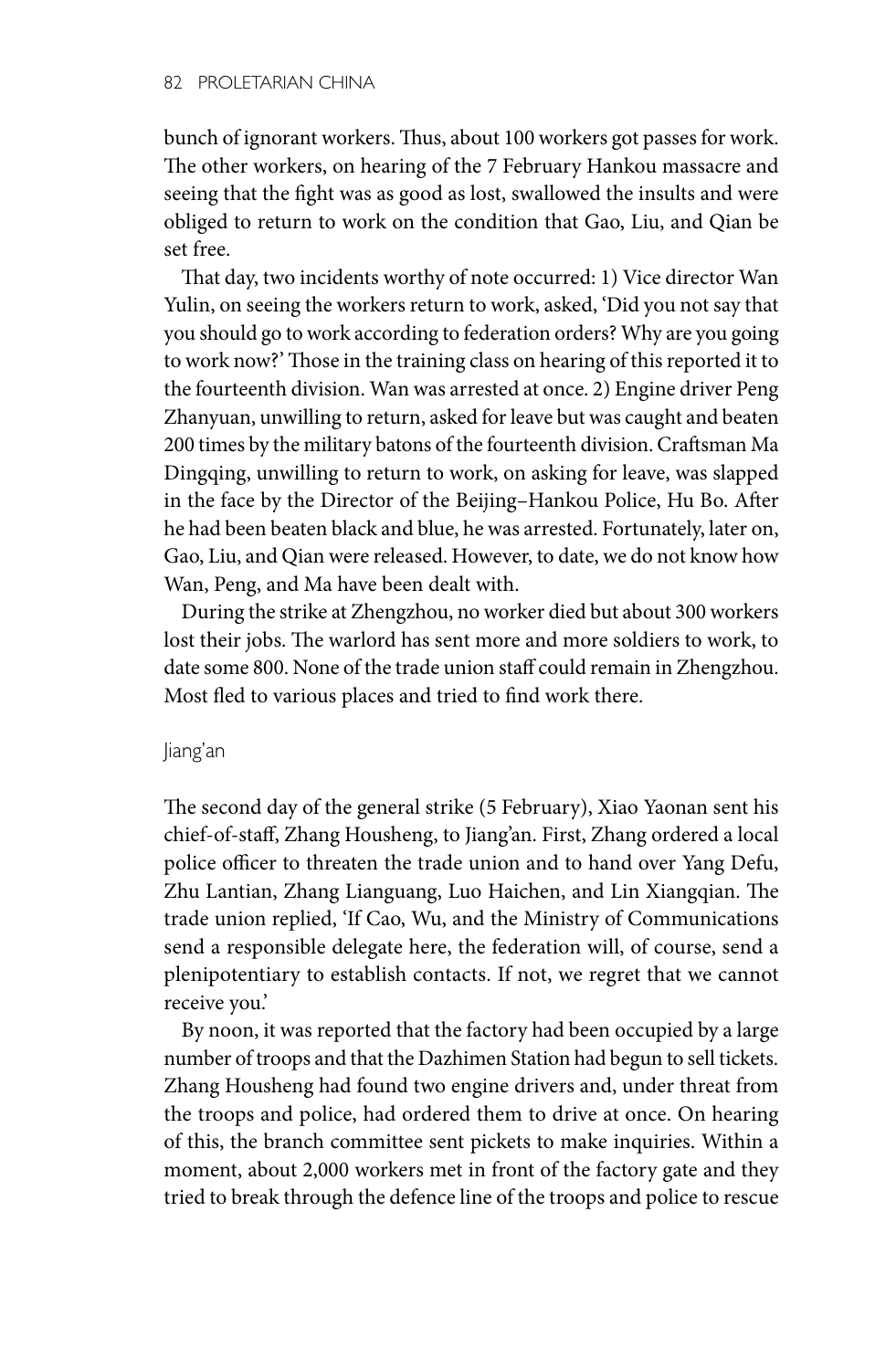their two fellow workers. The trade union sent four special delegates— Zhang Lianguang, Xiang Feilong, Luo Haichen, etc.—to ask the troops and police to free the three workers who had been arrested without any reason. Despite the many threats of the troops and police, even threats to kill, the delegates stood firm. When the troops and police had run out of ideas, they decided to set the three workers free. The failure of the enemy's threat was followed by defeat.

After Wuhan Trade Union delegates returned from Zhengzhou, they told the public of the oppression and repression of freedoms they had encountered. Some wept bitterly, others burned with anger. Their rousing attitude and militancy moved heaven and earth and made the ghosts and gods weep. As a result, despite all the sacrifices, the trade union delegates decided to show solidarity with the other workers on the Beijing–Hankou Railway.

On the third day of the strike, the trade unions sent over 100 flag-waving delegates to Jiang'an to bring greetings. A meeting was held in Jiang'an to express sympathy and about 10,000 participated. First, comrade Yang Defu, the President of the Executive Committee of the Beijing–Hankou Federation of Trade Unions, reported on the significance of receiving and greeting the delegates and stated the importance of and prospect for the general strike. Following Yang's speech, dozens of trade union delegates and *Zhenbao* journalists spoke passionately. Finally, comrade Li Zhenying, General Secretary of the Federation, delivered a speech for the federation, saying: 'This general strike of ours is the key to the fate of the working class in our country. Our aim is not for wage increases and a decrease in working hours but to fight for freedom and human rights. We are the defenders of freedom and of the interests of the Chinese people. Fellow workers! We must understand what a great responsibility we the Beijing–Hankou Railway workers are shouldering. The apathetic society needs to be immersed in our blood. Fellow workers! We should be the vanguard in the overthrow of the warlords. Only advance! Don't retreat!'

All at once someone in the crowd shouted again and again: 'Long live the Federation of the Beijing–Hankou Railway!'; 'Long live the Federation of the Hubei Trade Unions!'; 'Proletarians of the world unite!' The masses joined in, shouting thunderously. The masses, full of indignation, held a large-scale demonstration. It lasted for two hours, starting from Jiang'an and passing through the foreign concessions. Some 3,000 people joined in along the way. Many merchants on the route shouted, 'Welcome!' The police on point duty did not dare intervene.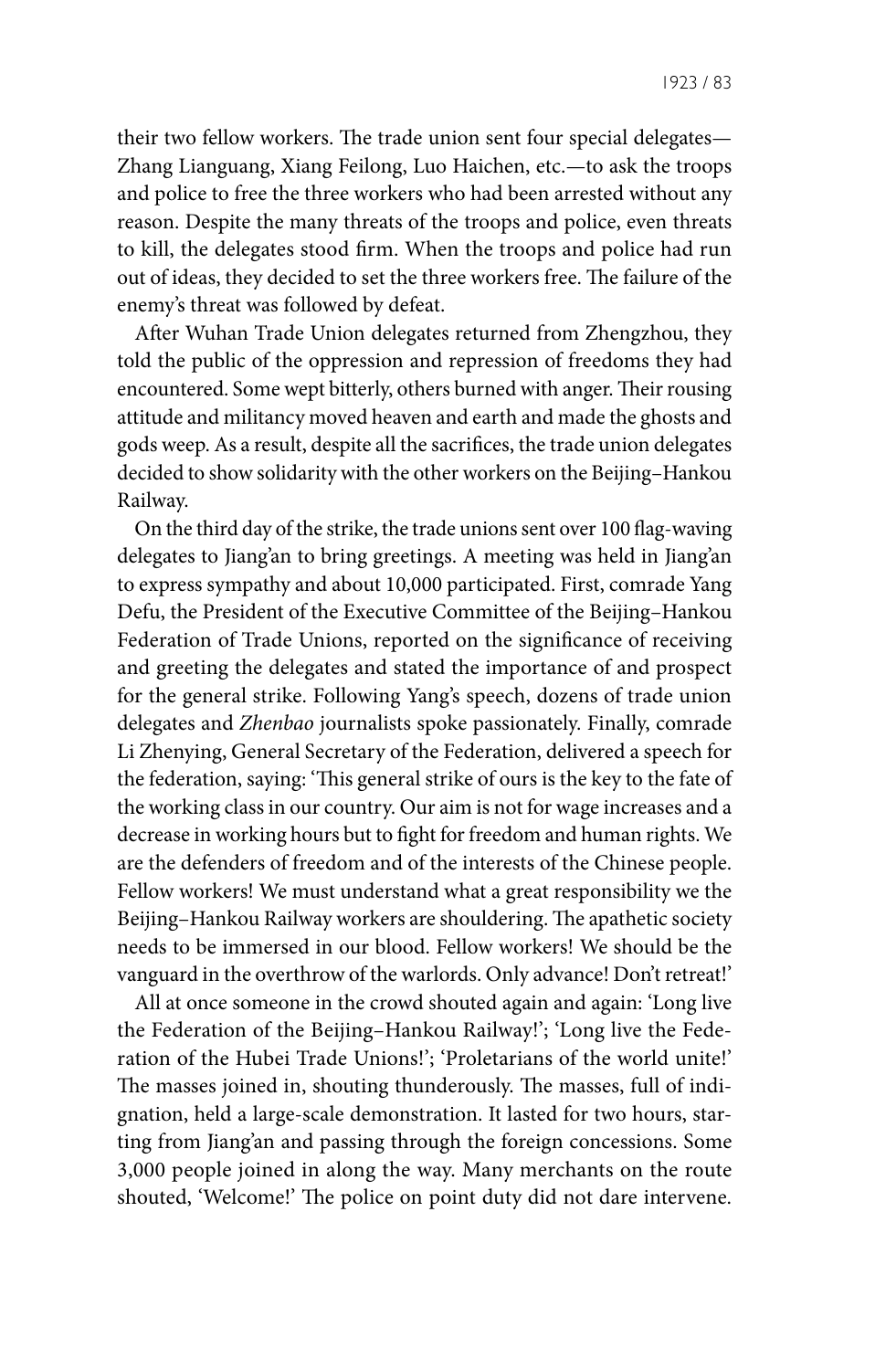This is a situation that is rarely seen. Who could have known that the delegates of the Military Governor, Xiao Yaonan, and the foreign capitalists were holding a meeting in the concession to prepare a slaughter?

On 7 February, four days and nights had passed since the beginning of the strike. Several times, Xiao Yaonan sent his chief-of-staff, Zhang Housheng, to entice the support of key people. These visits were rejected by the trade union. The trade union raised eleven preconditions for mediation and negotiation. The meeting between the two sides was to be conducted on the basis of equal responsibility. At the same time, it was said that Feng Yun had crossed the river to entreat Xiao to suppress the strike by military force. Each day, Xiao and Wu exchanged several telegrams. At two o'clock on the afternoon of 7 February, a police officer came and said: 'On Military Governor Xiao's order, I have come to ask the federation to send plenipotentiaries for negotiations. If you agree, chief-of-staff Zhang will come immediately to meet and talk. To show his sincerity, he will put on civilian clothes. The six conditions you raised can be recognised. First, please send the list of your plenipotentiaries.' Then the federation's plenipotentiaries, Li Zhenying and Zhang Lianguang, received him and the police officer's politeness amid the troop and police encirclement aroused suspicions of insincerity. As a result, they did not use their real names during the talk.

Later, the opposition changed its tricks and invited the federation's plenipotentiaries to meet at 5.20pm at the trade union, saying that the chief-of-staff would come himself. After delivering the message, the police officer hurried away. At 5.20pm as the delegates were on their way to the meeting, they suddenly heard many shots. Thus, the bloody tragedy began. Having lured all the leaders of the trade union to meet together, they felt that their chance had come. The chief-of-staff sped at the head of two battalions of fully armed troops to encircle the trade union and they fired over five volleys. Several hundred workers were waiting for news in front of the gates at the time. They had no time to escape. Barehanded, they had no means of resistance. Zeng Yuliang and thirty-two other workers were killed in the confused gunfire and the rattle of sabres. Over 200 workers were wounded. After this massacre in front of the trade union, the soldiers began to hunt people down and carried out various robberies. The younger brother of the branch president was murdered and the nephew of the federation's president had his legs chopped from under him. They killed at will and looted without restraint. According to statistics, there were three successive robberies a night on Fujian Street.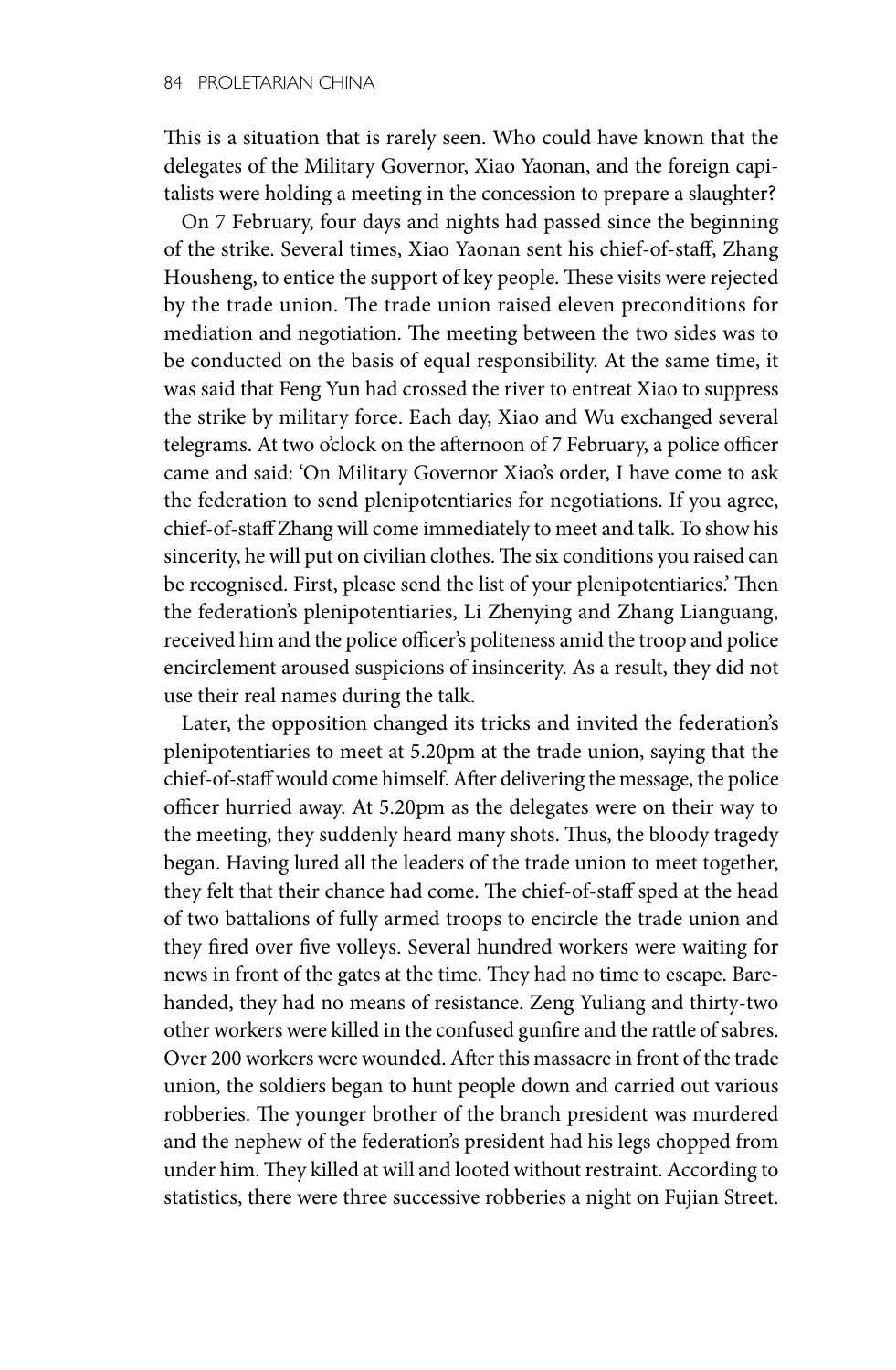1923 / 85

They even made a clean sweep of the smallest belongings of the workers' families. The situation was unbearable, so much so that the tears shed would empty the Yangzi and Han rivers.

During the robbery at the Jiang'an Branch, about sixty workers were arrested including Lin Xiangqian, president of the Jiang'an Branch Committee. Lin was bound to the station pole and forced to give an order to return to work. Comrade Lin resolutely refused, saying: 'The strike is a matter of life and death for 30,000 workers on the whole railway. Our branch will not return to work without the federation's order. You may cut off my head, but I won't give an order to return to work.' The same question and reply were repeated three times. Zhang Housheng shouted an order to 'cut off his head and hang it up as a warning to all'. His head was indeed hung up in the station. Observing strict discipline, he did not give in before his death. How could a man do otherwise if he was fighting for the benefit of the working class? Xiao Yaonan issued an open telegram saying that Lin Xiangqian had been killed in a fight with a pistol. This was a rumour fabricated entirely by the warlords to cheat the people. If the workers had had weapons how could such a massacre have occurred? Why had none of the soldiers been killed or wounded? Anyone with common sense could understand the reality of the situation …

After the Jiang'an massacre happened, all the Wuhan working people were filled with righteous indignation. To support the Beijing–Hankou workers, they called a general strike in the name of the Hubei Federation of Trade Unions …

At this time, Xiao Yaonan was alarmed, unable to sit down or sleep easily. A terrible atmosphere reigned in Wuhan. Xiao convened a special meeting to proclaim martial law …

After the orders were issued, the Wuhan market was desolated and the situation became increasingly serious. Each concession recruited a team of volunteers to protect itself. For a time, a state of anxiety existed as if a great disaster would come. But it was only a trick. Xiao Yaonan's intention was to use this special martial law to murder those whom he perceived to be enemies. Later, he ordered the arrest of seventeen trade union leaders and related personnel such as Yang Defu and Chen Tian.

Xiao Yaonan bitterly hated the lawyer Shi Yang because he had become the legal adviser to the federation. Thus, he had him arrested on 7 February and sent under escort to the Military Governor's office. Being a leader of the Wuhan working class, Shi Yang devoted himself to the labour movement. He did not regret that this destroyed his family nor that it